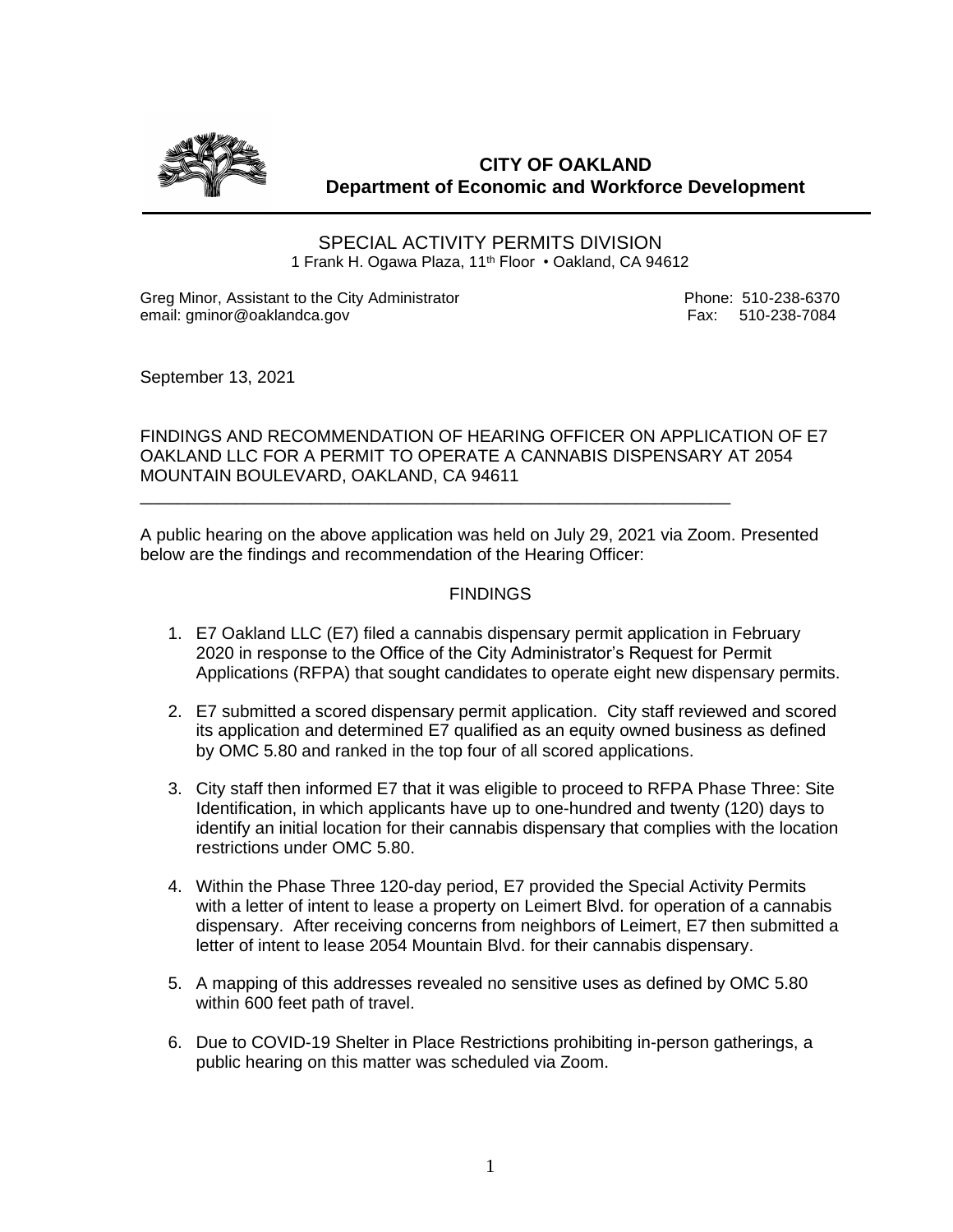- 7. Notice of the public hearing was timely provided to neighboring property owners within 300 feet, the applicant, and posted on the premises.
- 8. Prior to the public hearing the Special Permits Division received emails both in support of and in opposition to the proposed dispensary.
- 9. At the public hearing Josh Black presented on behalf of E7. Assata Bilal, Brendan Royal, and Yolanda Shavies were also in attendance. Mr. Black provided background on E7, including its experience operating multiple stores across California and experience in non-cannabis industries, its work with UFCW, as well as E7's meetings and minimum standards agreement with Montclair Village Association (MVA).
- 10. At the hearing, ten speakers spoke in opposition to the proposed dispensary and five spoke in favor.
	- a. Those in opposition expressed concerns that a cannabis dispensary would be incompatible with Montclair's residential uses and children in the area, customers of the dispensary will consume cannabis nearby, cash on customers will encourage crime, and potential double parking by dispensary customers. Many of those in opposition mentioned their support for cannabis but that they just disapproved of a dispensary in Montclair.
	- b. Those in support emphasized that the Montclair Village has several vacancies, E7 will directly support the Montclair Village, that cannabis has been illegally sold and consumed in the area for years, and that many elderly Montclair residents will prefer having a dispensary nearby rather than having to travel to an industrial area. The MVA was among those that expressed their support for the proposal.
- 11. Following public comment, the Hearing Officer asked E7 for more information on the minimum standards agreement with the Montclair Village Association and how E7 will prevent youth consumption. E7 stated that the minimum standards agreement was still being finalized and that E7 could provide the final version once available. In terms of preventing youth consumption, E7 emphasized that IDs will be checked in the lobby area before customers can enter and that E7 is open to supporting youth prevention education efforts.
- 12. Following the public hearing, the MVA provided a copy of the E7 Community Benefits Agreement with the MVA and emphasized that the MVA believes E7 will compliment the retail mix in the Montclair Village as well as advance beautification, public safety and economic development initiatives. The Community Benefits Agreement includes a parking plan for E7 employees and customers, storefront exterior requirements, onsite security and cameras systems, staff volunteer commitments, plus financial support for local beautification and cannabis diversion education for minors.

# **DISCUSSION**

The purpose of the public hearing process is to determine if the property at 2054 Mountain Blvd. is a suitable location to operate a cannabis dispensary. 2054 Mountain Blvd. is situated in a commercial zone and no sensitive uses are within 600 feet path of travel as defined by OMC 5.80. Nevertheless, the discussion below addresses the principal concerns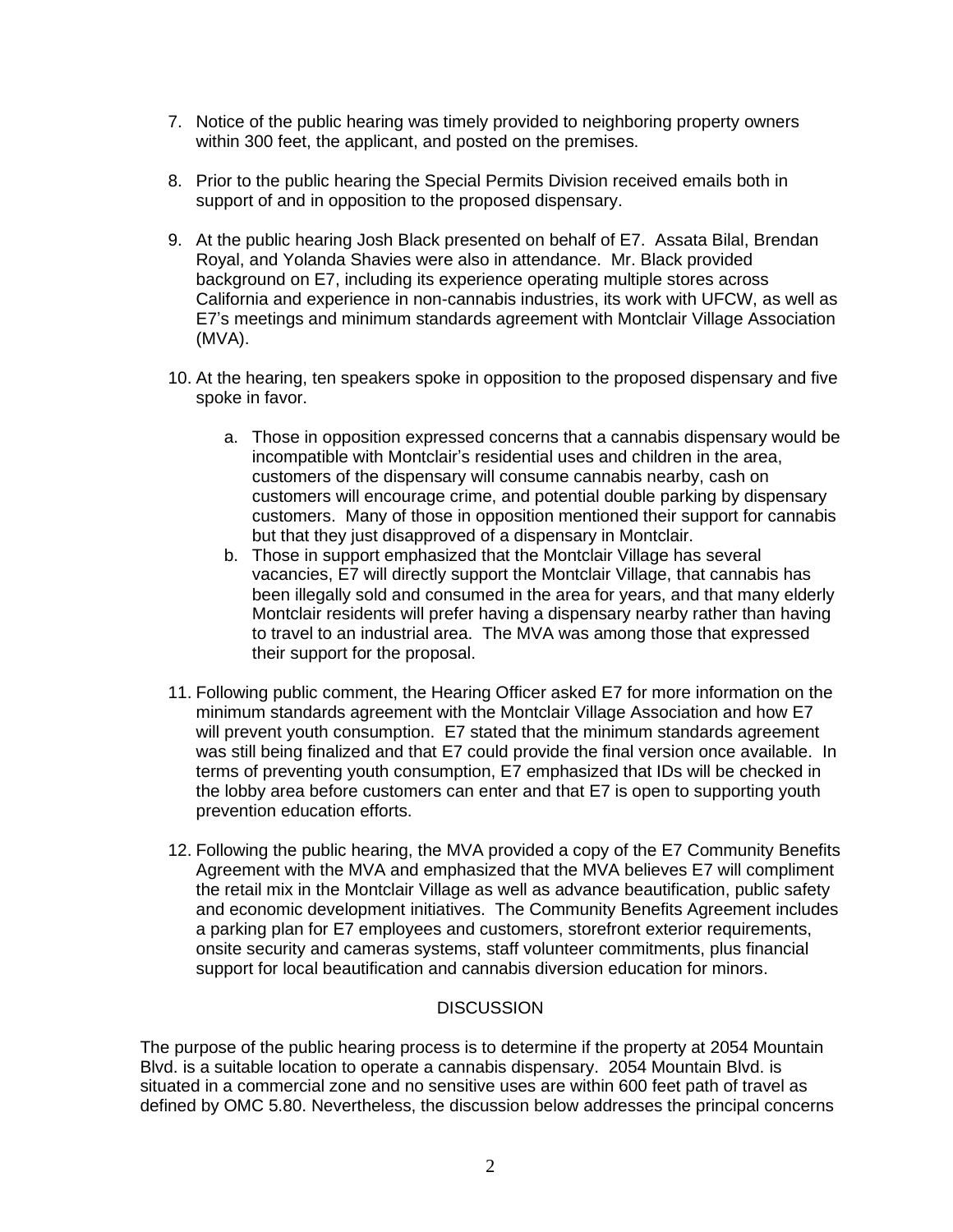expressed by those in opposition to the dispensary: neighborhood character, parking, crime, and youth consumption of cannabis.

### Neighborhood Character

Several speakers at the hearing and members of the public who emailed prior to the hearing argue that a dispensary would be inconsistent with the character of the Montclair neighborhood. 2054 Mountain Blvd. is in a CN-1 Neighborhood Commercia Zone and dispensaries are permitted in any commercial or industrial zone under OMC 5.80.020(D). Furthermore, a dispensary at this location would be the first above Highway 13 and thus realize the intent of City Council's 2016 amendments to the City of Oakland's dispensary ordinance, which removed a buffer requirement between dispensaries and residential zones to more equitably locate dispensaries across Oakland and not unduly concentrate dispensaries in downtown, West Oakland and East Oakland.<sup>1</sup>

# Parking

Some speakers raised concerns regarding potential traffic congestion and double parking resulting from a dispensary. Under the City of Oakland's Planning Code, there is no requirement to provide additional parking upon a change of activity within an existing facility (OMC 17.116.020(B)). Furthermore, requiring additional parking has been found to promote additional car travel,<sup>2</sup> which would run counter to the City of Oakland's Equitable Climate Action Plan. Nevertheless, E7 has agreed to a parking plan for its staff and customers through its Community Benefits Agreement, which will take advantage of multiple parking options in the Montclair Village.

# Crime

Data from the City of Oakland's existing permitted dispensaries suggest that claims of increased crime due to the introduction of a dispensary are not necessarily true. For example, a 2016 City of Oakland analysis found that calls for service to the Oakland Police Department went down an average of 2.5% within 500 feet of City of Oakland licensed dispensaries the year after the dispensary opened compared to the year prior; in one instance calls for service dropped by almost 30 percent. $3$  This data is not surprising, given the security protocols in place at licensed dispensaries as well as the additional eyes on the street generated by these establishments.

It is true that burglars targeted cannabis businesses in the summer of 2020 during the civil unrest that followed the murder of George Floyd. However, these burglaries were a result of burglars taking advantage of an unprecedented wave in calls for service citywide, and cannabis businesses were far from the only target of burglars. Case in point, only one City of Oakland permitted dispensary had been burglarized between 2004-2020, whereas virtually all permitted dispensaries were burglarized in last week of May and first week of June 2020.

<sup>1</sup> Prior to the 2016 amendment, the City of Oakland required dispensaries be at least 1,000 feet from a residential zone. This resulted in the City's initial dispensaries disproportionately situating in downtown, West and East Oakland, and zero dispensaries locating in North Oakland, Lake Merritt, or above the 580 freeway. <sup>2</sup> See Shoup, Donald, The High Cost of Free Parking, (2005).

<sup>3</sup> City of Oakland Amendments to Medical Cannabis Ordinances Supplemental Report, April 26, 2016 Finance and Public Safety Committee, pp.2-3.